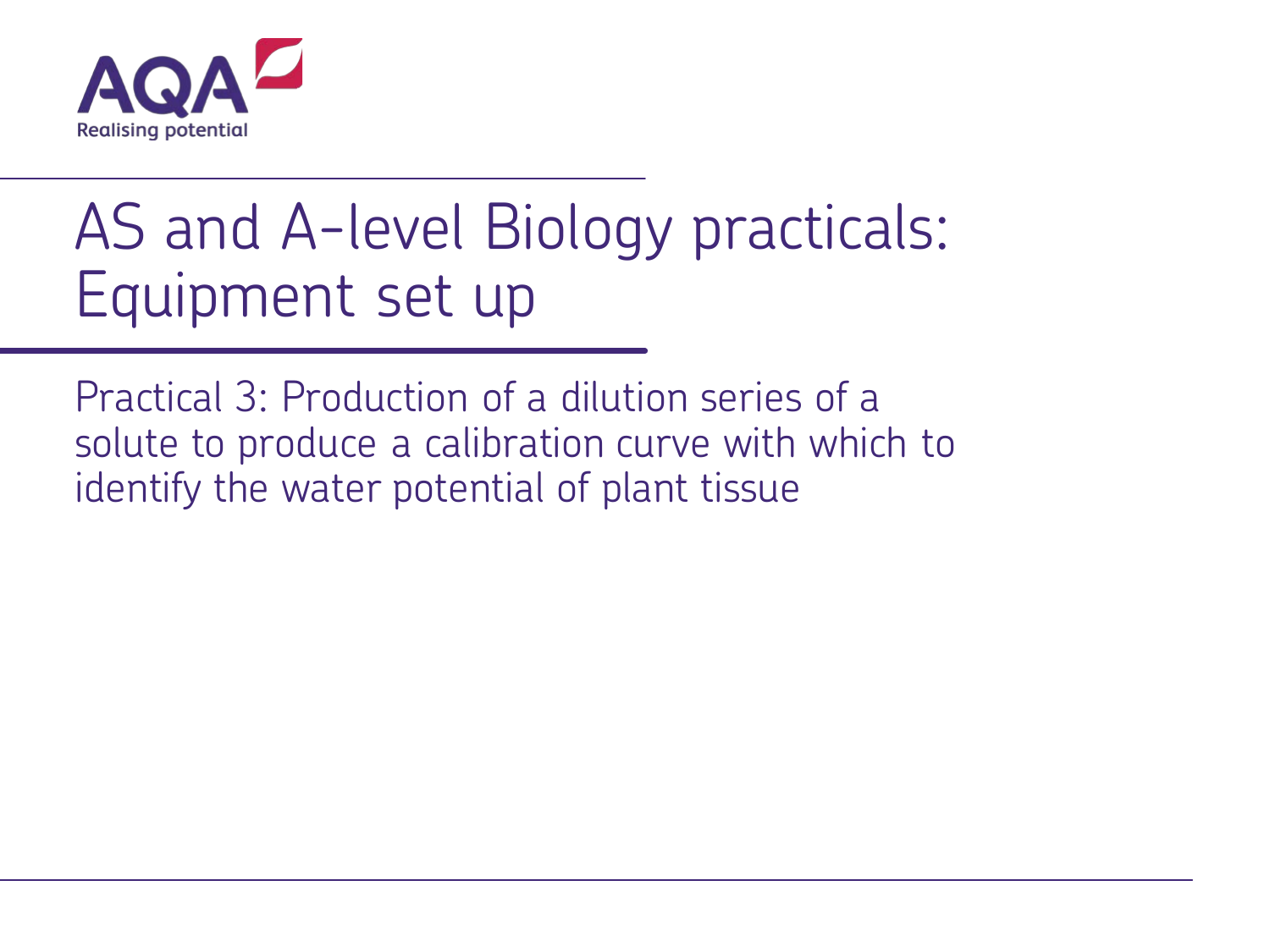## Potato chips



Copyright © AQA and its licensors. All rights reserved.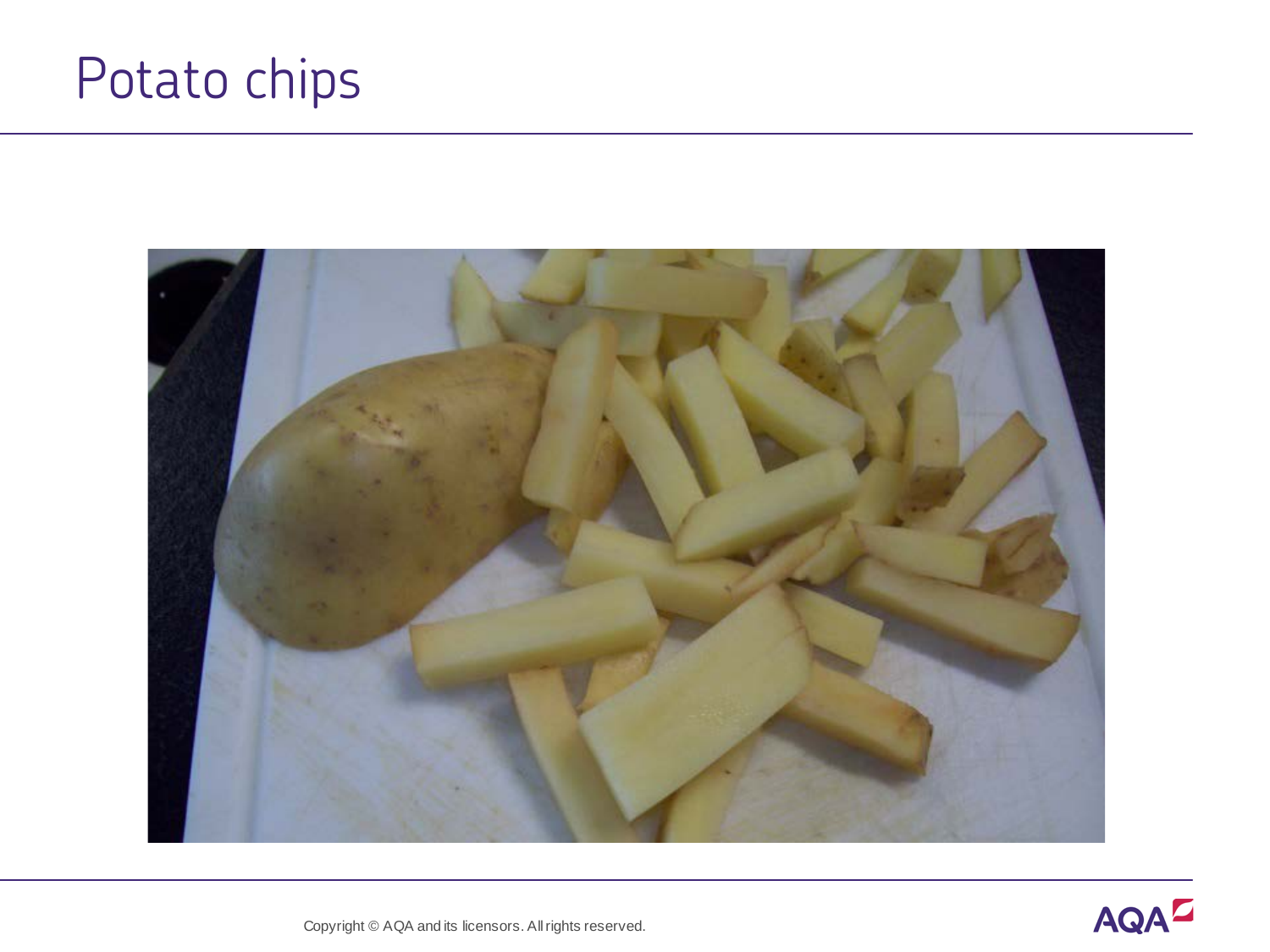- Chips cut with a potato cutter are of uniform width.
- The peel should be removed from each end and the potato chips cut to a uniform size (between 2 and 3 cm is a suitable length).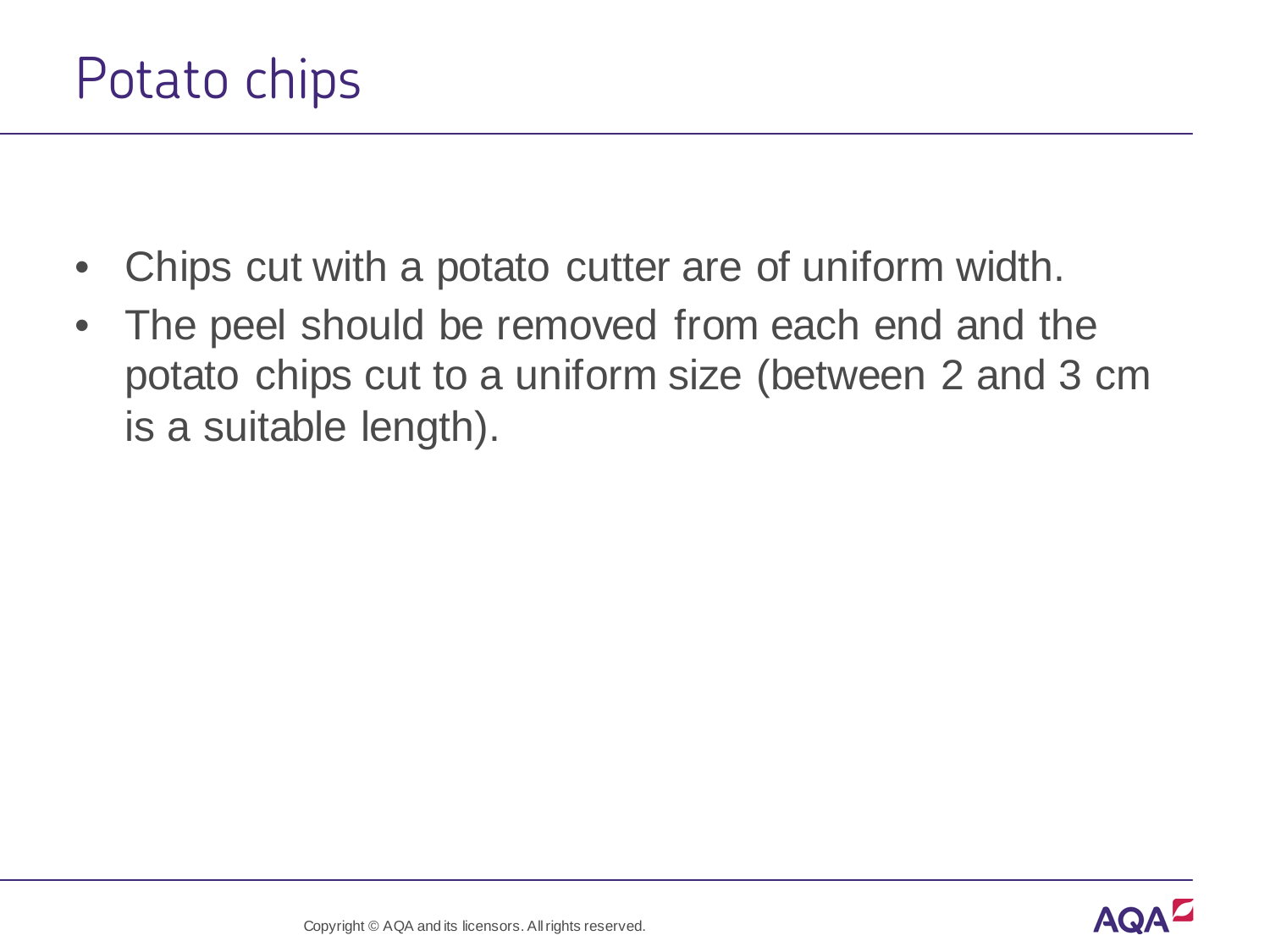## Measure the chips





Copyright © AQA and its licensors. All rights reserved.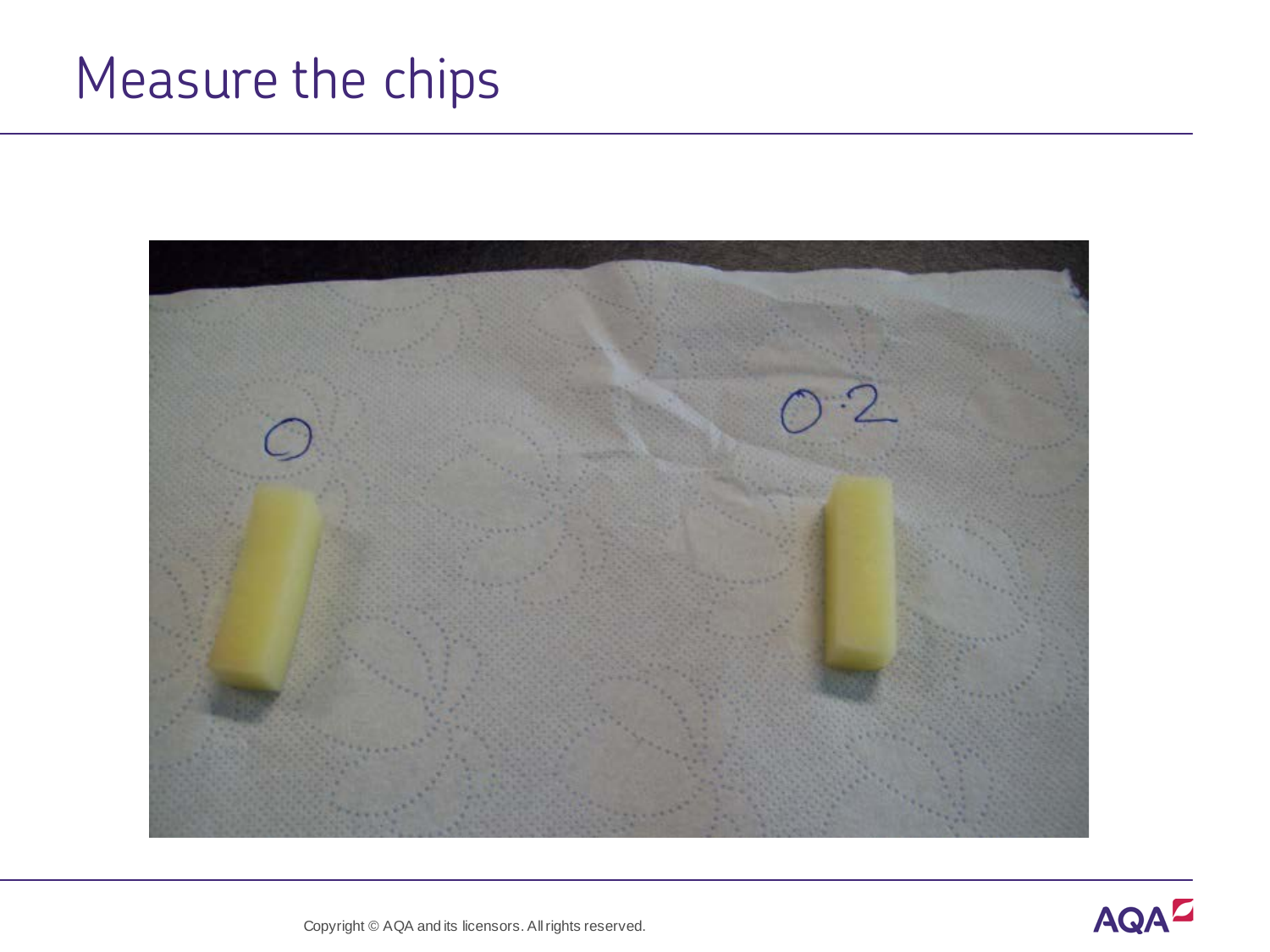- Put the individual chips on a paper towel with the sucrose concentrations written on it.
- Weigh and measure the individual chips and record the mass and dimensions of each chip. A 2 or 3 decimal place balance should be used.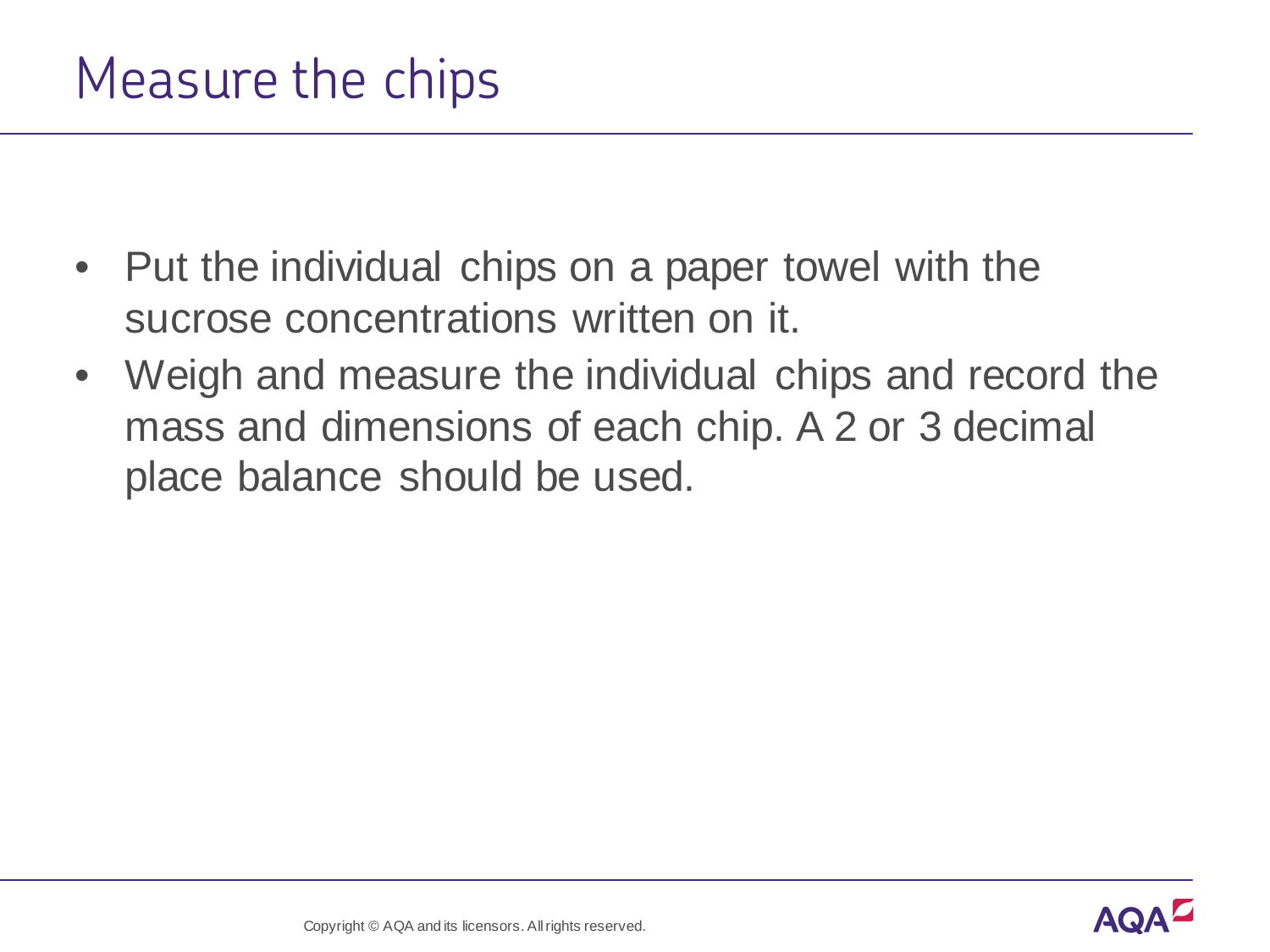## Chips in solution